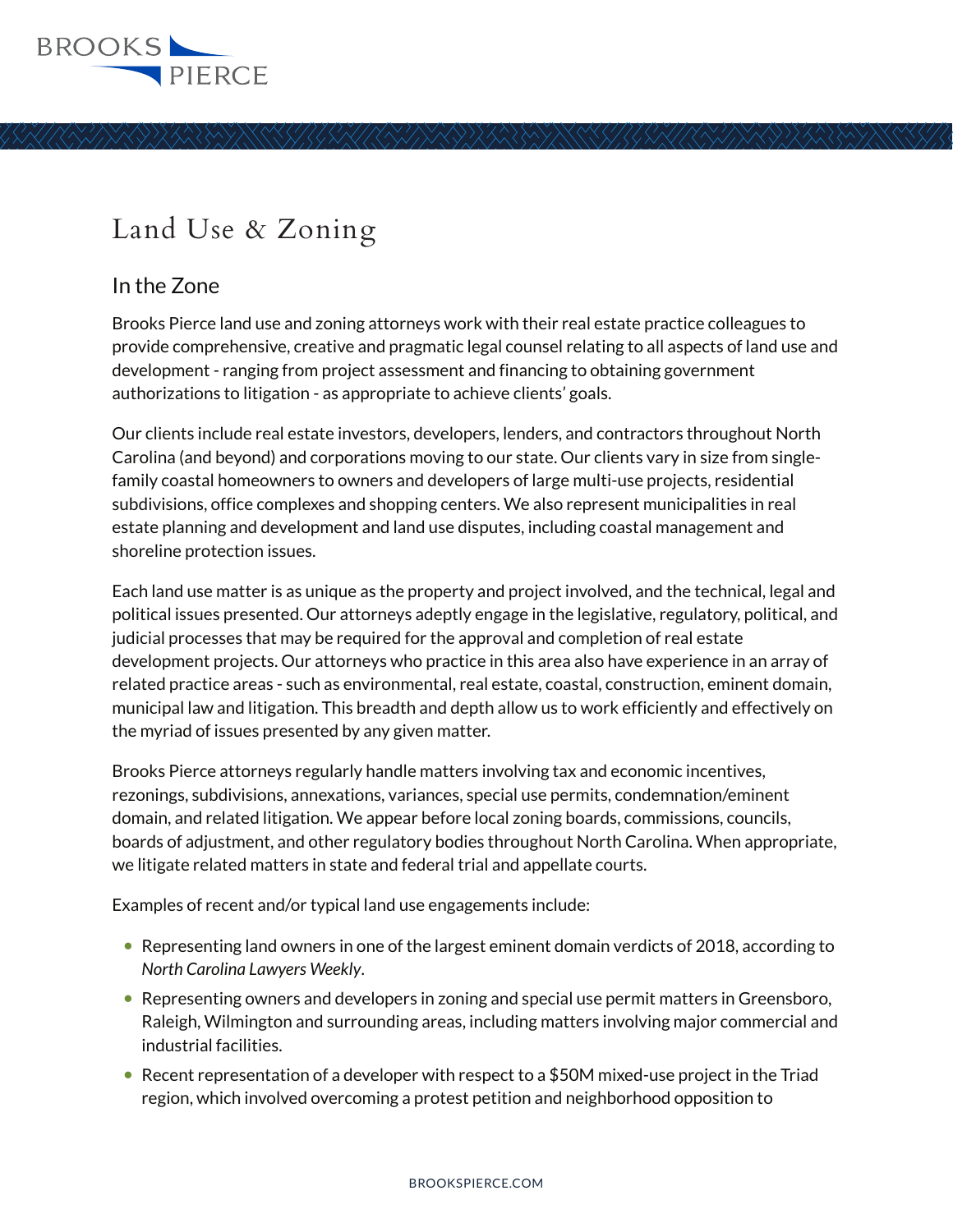

Land Use & Zoning

rezoning, obtaining dismissal of a state court lawsuit, creating a novel transaction structure, and advocating for reinterpretation of a stormwater ordinance.

- Recent representation of an owner and developer with respect to advocating for reinterpretation of an environmental rule and its application to a property in the Triad region. The result was a 50% increase in land deemed eligible for development.
- Obtaining zoning and environmental variances for clients throughout the state, including in the Triangle and Triad, as well as on the coast in relation to CAMA permitting.
- Recent representation of a developer relating to incentive payments and the negotiation of easement and access rights for major development of a downtown Greensboro property.
- Assisting a coastal marina owner to obtain a variance to construct 935' boat launch and pedestrian pier extension.

How can we help?

### **PEOPLE**

Charles S. Baldwin IV Alexander Elkan

Brian McMillan

Jim W. Phillips Jr.

Will Quick

S. Leigh Rodenbough IV

### **NEWSROOM**

#### **News**

72 Brooks Pierce Attorneys Recognized in *The Best Lawyers in America*® 2022 Guide *The Best Lawyers in America®*, 08.19.2021

Brooks Pierce Attorneys Set Town of Mesic Up for \$50k Duke Energy Grant 04.02.2019